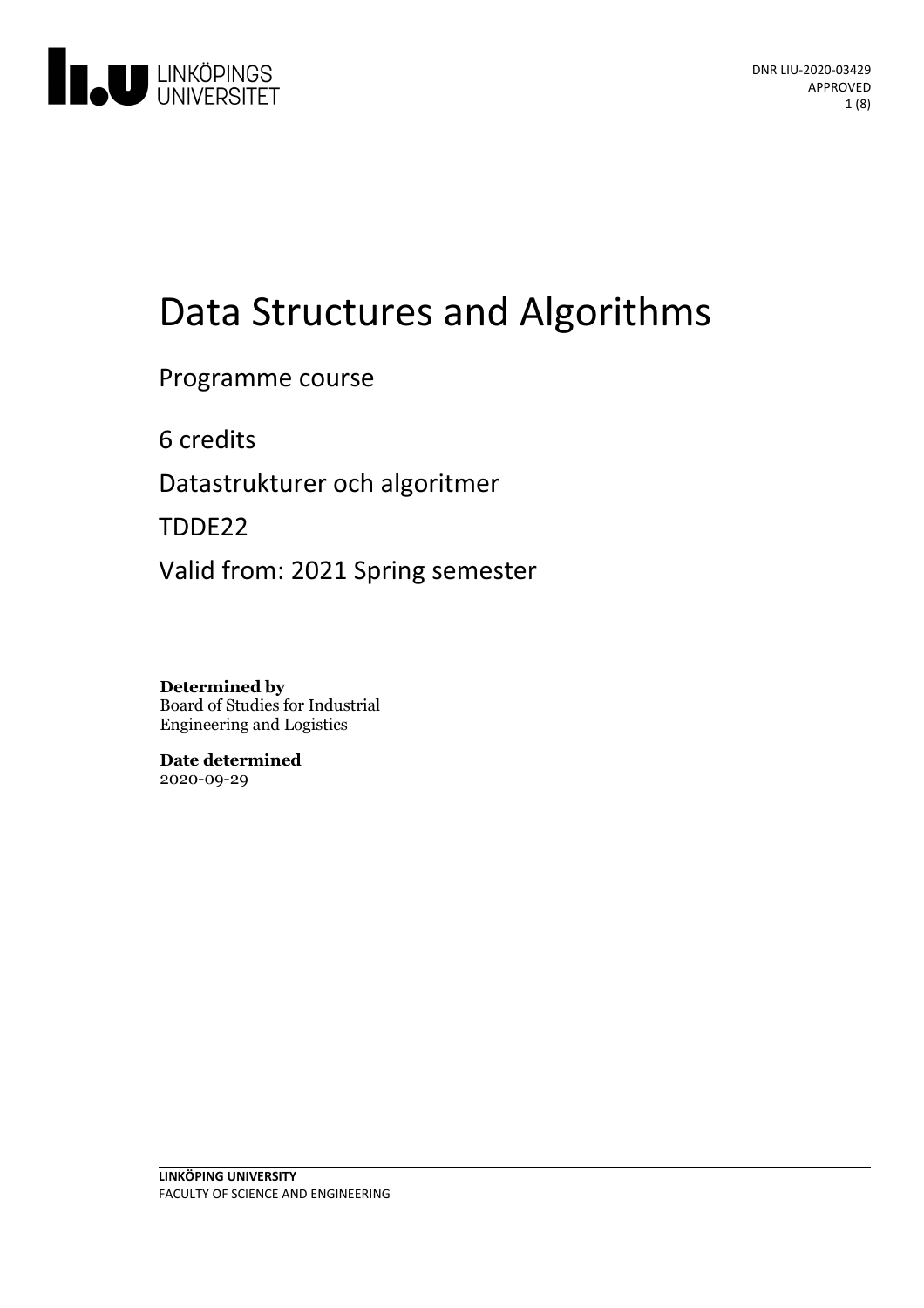# Main field of study

Information Technology, Computer Science and Engineering

# Course level

First cycle

# Advancement level

 $G<sub>2</sub>X$ 

# Course offered for

- Master of Science in Information Technology
- Master of Science in Industrial Engineering and Management International
- Master of Science in Industrial Engineering and Management

# Examination

|                                             | DAT1 Computer examination               | 2 credits $U, 3, 4, 5$   |  |
|---------------------------------------------|-----------------------------------------|--------------------------|--|
|                                             | UPG2 Computer-based hand-in assignments | $2 \text{ credits}$ U, G |  |
|                                             | LAB1 Laboratory Work                    | $2 \text{ credits}$ U, G |  |
|                                             | UPG1 Voluntary assignment               | $o$ credits $U, G$       |  |
| The course only gives the grades Fail/Pass. |                                         |                          |  |

# Grades

Four-grade scale, LiU, U, 3, 4, 5

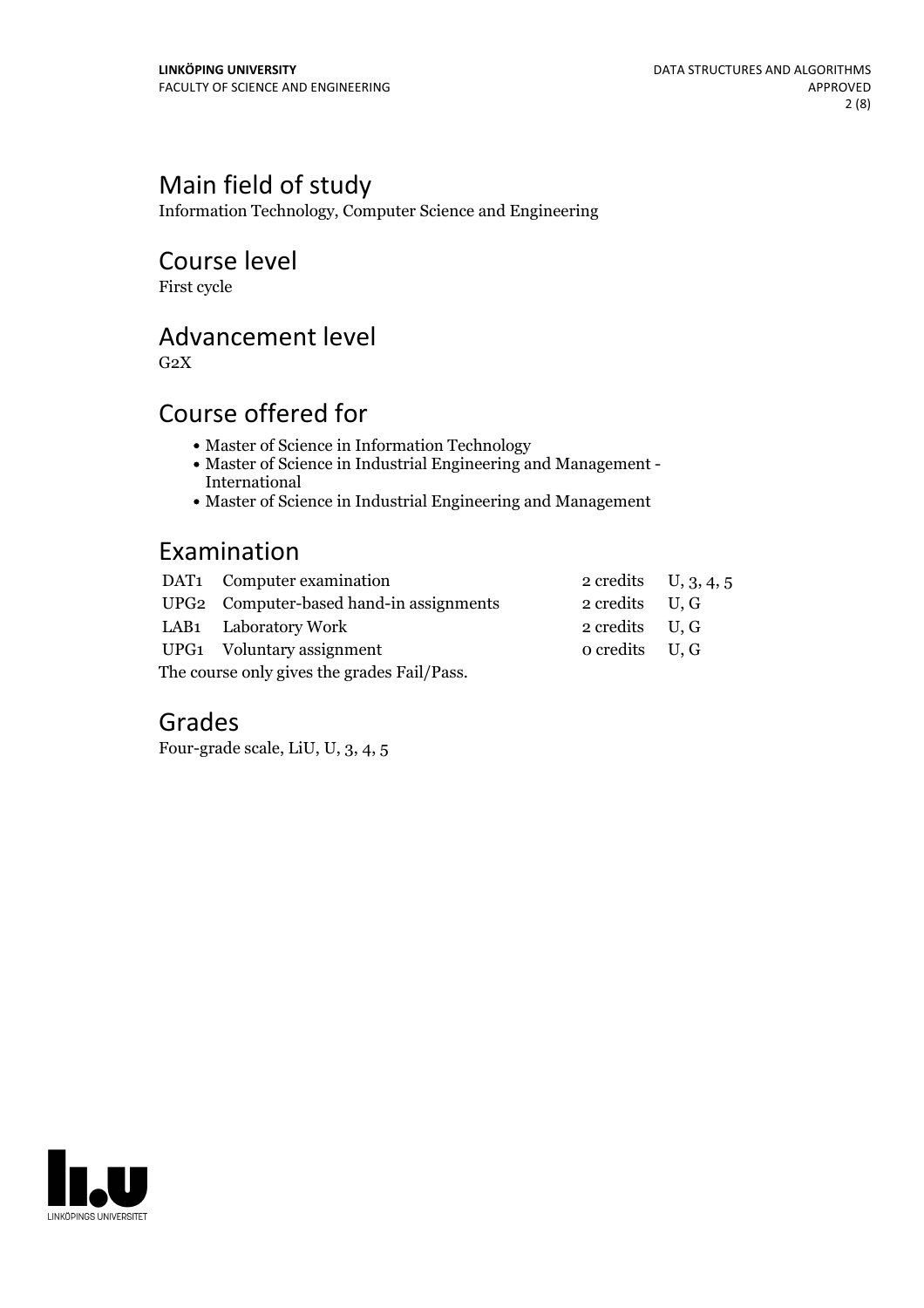# Other information

### **About teaching and examination language**

The teaching language is presented in the Overview tab for each course. The examination language relates to the teaching language as follows:

- If teaching language is Swedish, the course as a whole or in large parts, is taught in Swedish. Please note that although teaching language is Swedish, parts of the course could be given in English. Examination language is
- Swedish.<br>• If teaching language is Swedish/English, the course as a whole will be taught in English if students without prior knowledge of the Swedish language participate. Examination language is Swedish or English
- (depending on teaching language).<br>• If teaching language is English, the course as a whole is taught in English.<br>Examination language is English.

### **Other**

The course is conducted in a manner where both men's and women's

experience and knowledge are made visible and developed. The planning and implementation of <sup>a</sup> course should correspond to the course syllabus. The course evaluation should therefore be conducted with the course syllabus as a starting point.

### Department

Institutionen för datavetenskap

# Director of Studies or equivalent

Ola Leifler

# Examiner

Filip Strömbäck

## Education components

Preliminary scheduled hours: 52 h Recommended self-study hours: 108 h

# Course literature

Kursspecifik version av OpenDSA. Laborationskompendium och annat material finns på kursens webbsidor.

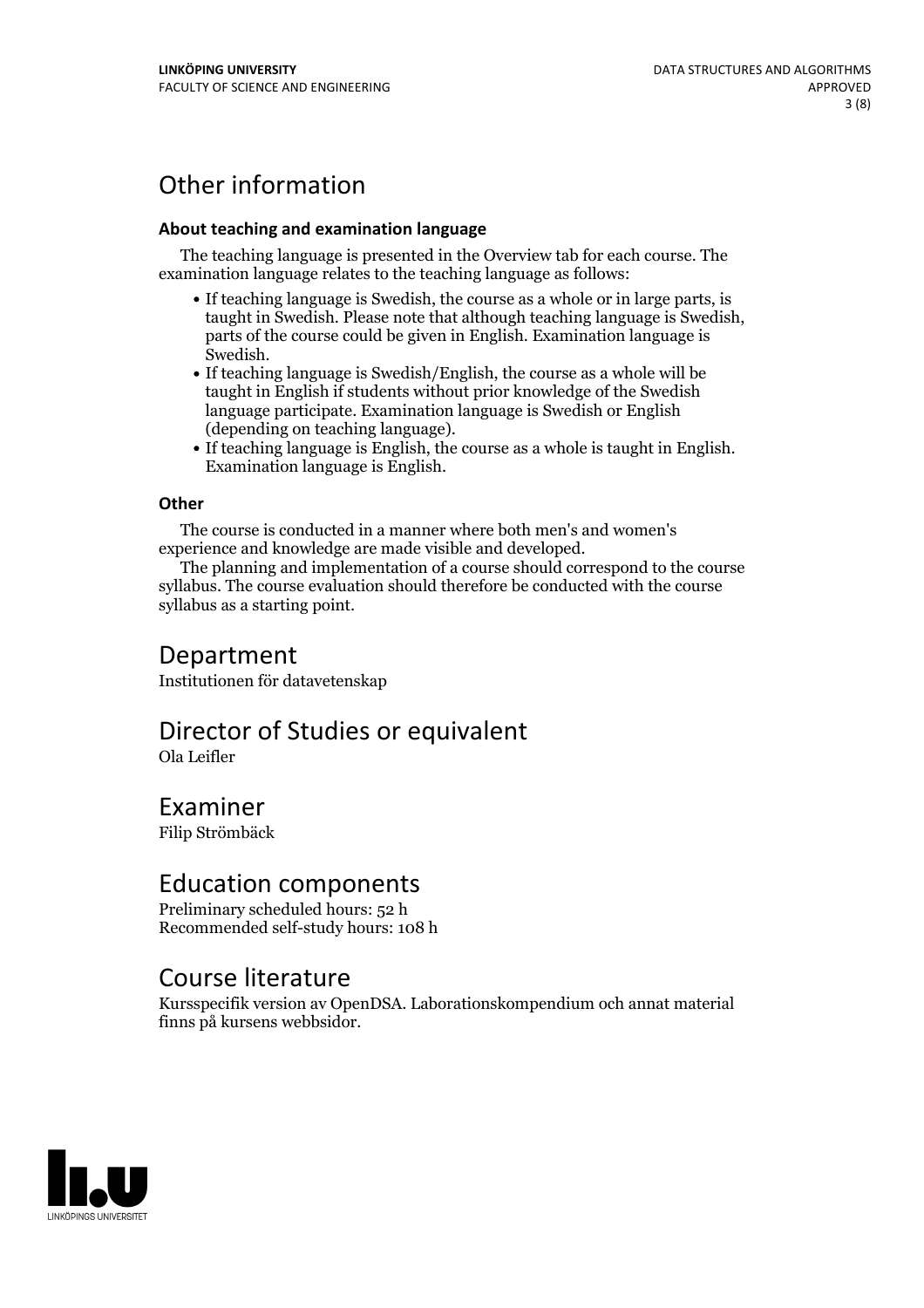# **Common rules**

### **Course syllabus**

A syllabus must be established for each course. The syllabus specifies the aim and contents of the course, and the prior knowledge that a student must have in order to be able to benefit from the course.

### **Timetabling**

Courses are timetabled after a decision has been made for this course concerning its assignment to a timetable module.

### **Interrupting a course**

The vice-chancellor's decision concerning regulations for registration, deregistration and reporting results (Dnr LiU-2015-01241) states that interruptions in study are to be recorded in Ladok. Thus, all students who do not participate in a course for which they have registered must record the interruption, such that the registration on the course can be removed. Deregistration from <sup>a</sup> course is carried outusing <sup>a</sup> web-based form: https://www.lith.liu.se/for-studenter/kurskomplettering?l=en.

### **Cancelled courses**

Courses with few participants (fewer than 10) may be cancelled or organised in a manner that differs from that stated in the course syllabus. The Dean is to deliberate and decide whether a course is to be cancelled or changed from the course syllabus.

### **Guidelines relatingto examinations and examiners**

For details, see Guidelines for education and examination for first-cycle and second-cycle education at Linköping University, Dnr LiU-2019-00920 (http://styrdokument.liu.se/Regelsamling/VisaBeslut/917592).

An examiner must be employed as a teacher at LiU according to the LiU Regulations for Appointments, Dnr LiU-2017-03931 (https://styrdokument.liu.se/Regelsamling/VisaBeslut/622784). For courses in second-cycle, the following teachers can be appointed as examiner: Professor (including Adjunct and Visiting Professor), Associate Professor (including Adjunct), Senior Lecturer (including Adjunct and Visiting Senior Lecturer), Research Fellow, or Postdoc. For courses in first-cycle, Assistant Lecturer (including Adjunct and Visiting Assistant Lecturer) can also be appointed as examiner in addition to those listed for second-cycle courses. In exceptional cases, a Part-time Lecturer can also be appointed as an examiner at both first- and second cycle, see Delegation of authority for the Board of Faculty of Science and Engineering.

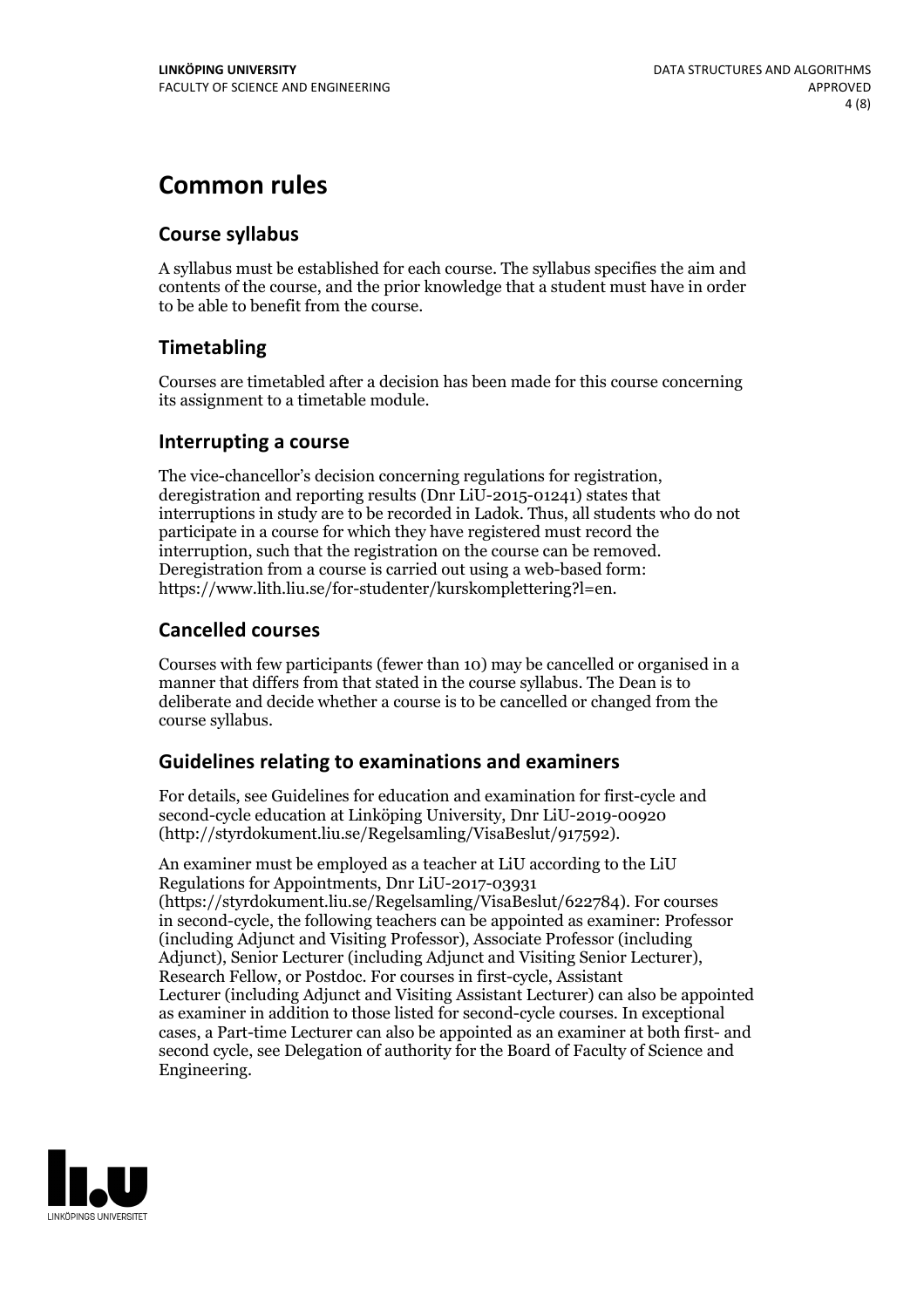### **Forms of examination**

#### **Principles for examination**

Written and oral examinations and digital and computer-based examinations are held at least three times a year: once immediately after the end of the course, once in August, and once (usually) in one of the re-examination periods. Examinations held at other times are to follow a decision of the board of studies.

Principles for examination scheduling for courses that follow the study periods:

- courses given in VT1 are examined for the first time in March, with re-examination in June and August
- courses given in VT2 are examined for the first time in May, with re-examination in August and October
- courses given in HT1 are examined for the first time in October, with re-examination in January and August
- courses given in HT2 are examined for the first time in January, with re-examination in March and in August.

The examination schedule is based on the structure of timetable modules, but there may be deviations from this, mainly in the case of courses that are studied and examined for several programmes and in lower grades (i.e. 1 and 2).

Examinations for courses that the board of studies has decided are to be held in alternate years are held three times during the school year in which the course is given according to the principles stated above.

Examinations for courses that are cancelled orrescheduled such that they are not given in one or several years are held three times during the year that immediately follows the course, with examination scheduling that corresponds to the scheduling that was in force before the course was cancelled or rescheduled.

When a course is given for the last time, the regular examination and two re-<br>examinations will be offered. Thereafter, examinations are phased out by offering three examinations during the following academic year at the same times as the examinations in any substitute course. If there is no substitute course, three examinations will be offered during re-examination periods during the following academic year. Other examination times are decided by the board of studies. In all cases above, the examination is also offered one more time during the academic year after the following, unless the board of studies decides otherwise.

If a course is given during several periods of the year (for programmes, or on different occasions for different programmes) the board or boards of studies determine together the scheduling and frequency of re-examination occasions.

#### **Retakes of other forms of examination**

Regulations concerning retakes of other forms of examination than written examinations and digital and computer-based examinations are given in the LiU guidelines for examinations and examiners, http://styrdokument.liu.se/Regelsamling/VisaBeslut/917592.

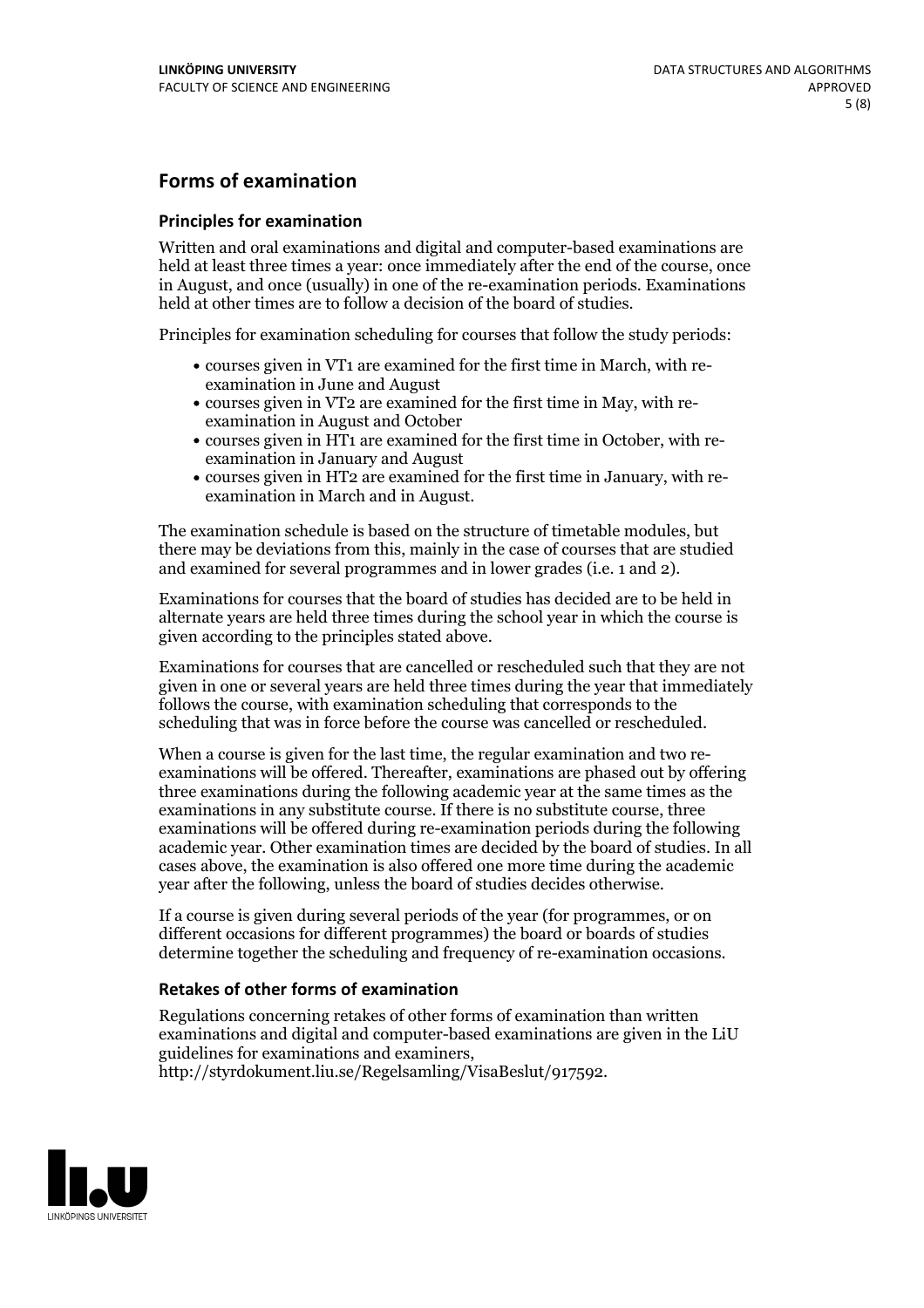#### **Registration for examination**

Until January 31 2021, the following applies according to previous guidelines: In order to take an written, digital or computer-based examination student must register in advance at the Student Portal during the registration period, which Candidates are informed of the location of the examination by email, four days in advance. Students who have not registered for an examination run the risk of being refused admittance to the examination, if space is not available.

From February 1 2021, new guidelines applies for registration for written, digital or computer-based examination, Dnr LiU-2020-02033 (https://styrdokument.liu.se/Regelsamling/VisaBeslut/622682).

Symbols used in the examination registration system:

\*\* denotes that the examination is being given for the penultimate time.

\* denotes that the examination is being given for the last time.

#### **Code of conduct for students during examinations**

Details are given in a decision in the university's rule book: http://styrdokument.liu.se/Regelsamling/VisaBeslut/622682.

### **Retakes for higher grade**

Students at the Institute of Technology at LiU have the right to retake written examinations and digital and computer-based examinations in an attempt to achieve a higher grade. This is valid for all examination components with code "TEN", "DIT" and "DAT". The same right may not be exercised for other examination components, unless otherwise specified in the course syllabus.

A retake is not possible on courses that are included in an issued degree diploma.

#### **Grades**

The grades that are preferably to be used are Fail (U), Pass (3), Pass not without distinction  $(4)$  and Pass with distinction  $(5)$ .

- Grades U, 3, 4, 5 are to be awarded for courses that have written or digital
- examinations.<br>• Grades Fail (U) and Pass (G) may be awarded for courses with a large degree of practical components such as laboratory work, project work and
- $\bullet$  Grades Fail (U) and Pass (G) are to be used for degree projects and other independent work.

#### **Examination components**

The following examination components and associated module codes are used at the Faculty of Science and Engineering:

Grades U, 3, 4, 5 are to be awarded for written examinations (TEN) and

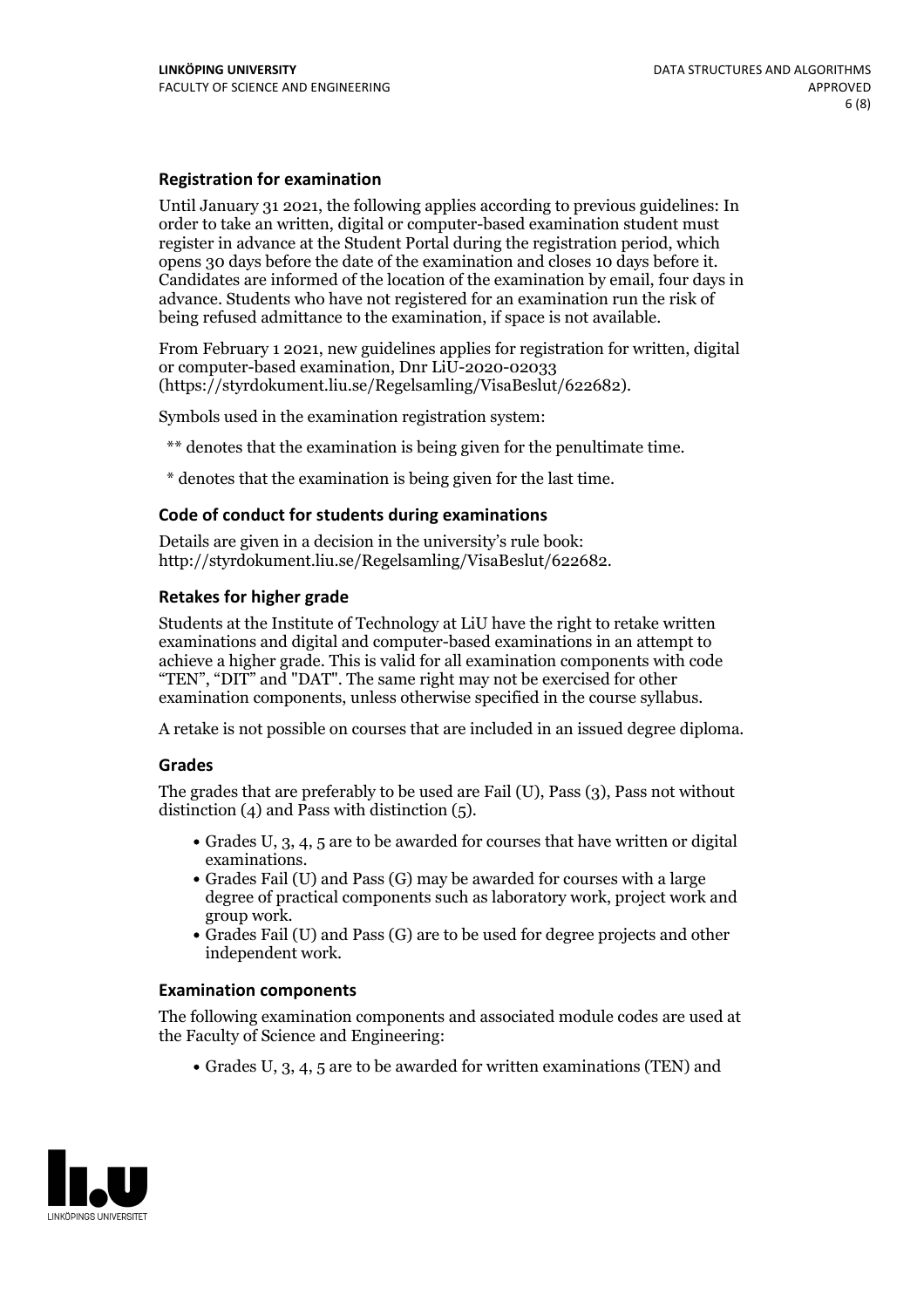- digital examinations (DIT).<br>• Examination components for which the grades Fail (U) and Pass (G) may be awarded are laboratory work (LAB), project work (PRA), preparatory written examination (KTR), digital preparatory written examination (DIK), oral examination (MUN), computer-based examination (DAT), home
- assignment (HEM), and assignment (UPG).<br>• Students receive grades either Fail (U) or Pass (G) for other examination components in which the examination criteria are satisfied principally through active attendance such as tutorial group (BAS) or examination item
- (MOM).<br>• Grades Fail (U) and Pass (G) are to be used for the examination components Opposition (OPPO) and Attendance at thesis presentation (AUSK) (i.e. part of the degree project).

In general, the following applies:

- 
- Mandatory course components must be scored and given <sup>a</sup> module code. Examination components that are not scored, cannot be mandatory. Hence, it is voluntary to participate in these examinations, and the voluntariness must be clearly stated. Additionally, if there are any associated conditions to the examination component, these must be clearly stated as well.<br>• For courses with more than one examination component with grades
- U,3,4,5, it shall be clearly stated how the final grade is weighted.

For mandatory components, the following applies: If special circumstances prevail, and if it is possible with consideration of the nature ofthe compulsory component, the examiner may decide to replace the compulsory component with another equivalent component. (In accordance with the LiU Guidelines for education and examination for first-cycle and second-cycle education at Linköping University, http://styrdokument.liu.se/Regelsamling/VisaBeslut/917592).

For written examinations, the following applies: If the LiU coordinator for students with disabilities has granted a student the right to an adapted examination for a written examination in an examination hall, the student has the right to it. If the coordinator has instead recommended for the student an adapted examination or alternative form of examination, the examiner may grant this if the examiner assesses that it is possible, based on consideration of the course objectives. (In accordance with the LiU Guidelines for education and examination for first-cycle and second-cycle education at Linköping University, http://styrdokument.liu.se/Regelsamling/VisaBeslut/917592).

#### **Reporting of examination results**

The examination results for a student are reported at the relevant department.

#### **Plagiarism**

For examinations that involve the writing of reports, in cases in which it can be assumed that the student has had access to other sources (such as during project work, writing essays, etc.), the material submitted must be prepared in accordance